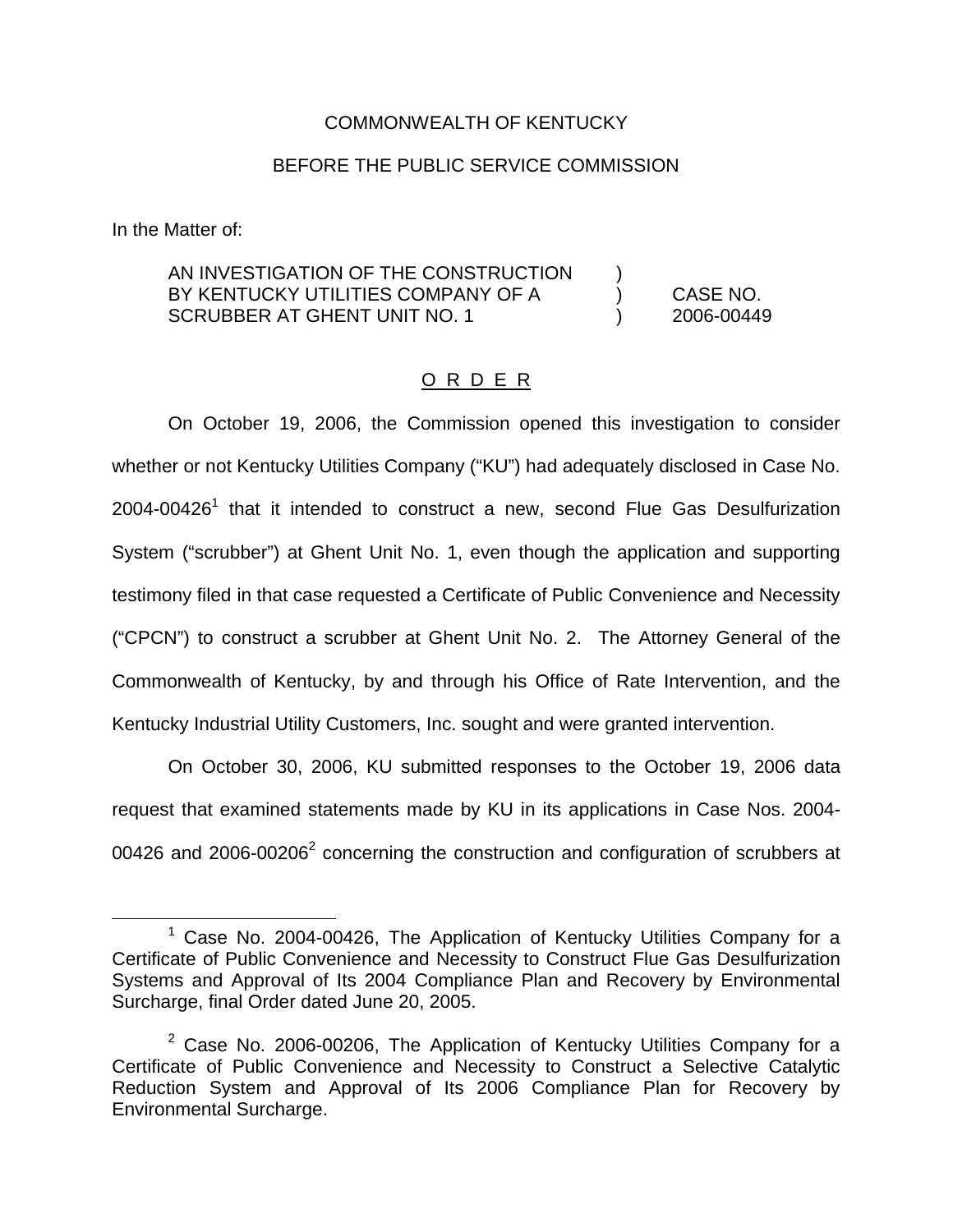Ghent Unit Nos. 1 and 2. At KU's request, an informal conference was held on October 31, 2006 to discuss the responses and discuss how to proceed with the investigation. On November 3, 2006, KU filed revised responses to the information filed on October 30, 2006.

#### BACKGROUND

KU has been granted CPCNs to construct scrubbers at its Ghent Generating Station as the most cost effective means of compliance with sulfur dioxide emission limits established under the Clean Air Act of 1990, as amended, and the Clean Air Interstate Rule. The initial scrubber for Ghent Unit No. 1 was authorized in Case No. 1992-00005<sup>3</sup> and the scrubber for Ghent Unit No. 2 was authorized in Case No. 2004-00426. Because of space limitations at the Ghent site, the location of the scrubber for Unit No. 1 is physically closer to Unit No. 2.

The testimony and data responses submitted in Case No. 2006-00206 clearly stated that KU planned to reconfigure the ductwork on the initial scrubber for Unit No. 1 and attach that scrubber to serve Unit No. 2, while the new scrubber authorized for Unit No. 2 was to be attached and serve Unit No. 1. These statements appeared to be in conflict with the Commission's Orders in Case Nos. 1992-00005 and 2004-00426, and after exploring the issue in Case No. 2006-00206, the Commission therefore opened the current investigation.

In its data responses in this case, KU has acknowledged that just prior to filing Case No. 2004-00426 it had finished its engineering analysis of environmental

<sup>3</sup> Case No. 1992-00005, The Application of Kentucky Utilities Company for a Certificate of Public Convenience and Necessity to Construct a Scrubber on Unit No. 1 of Its Ghent Generating Plant, final Order dated July 24, 1992.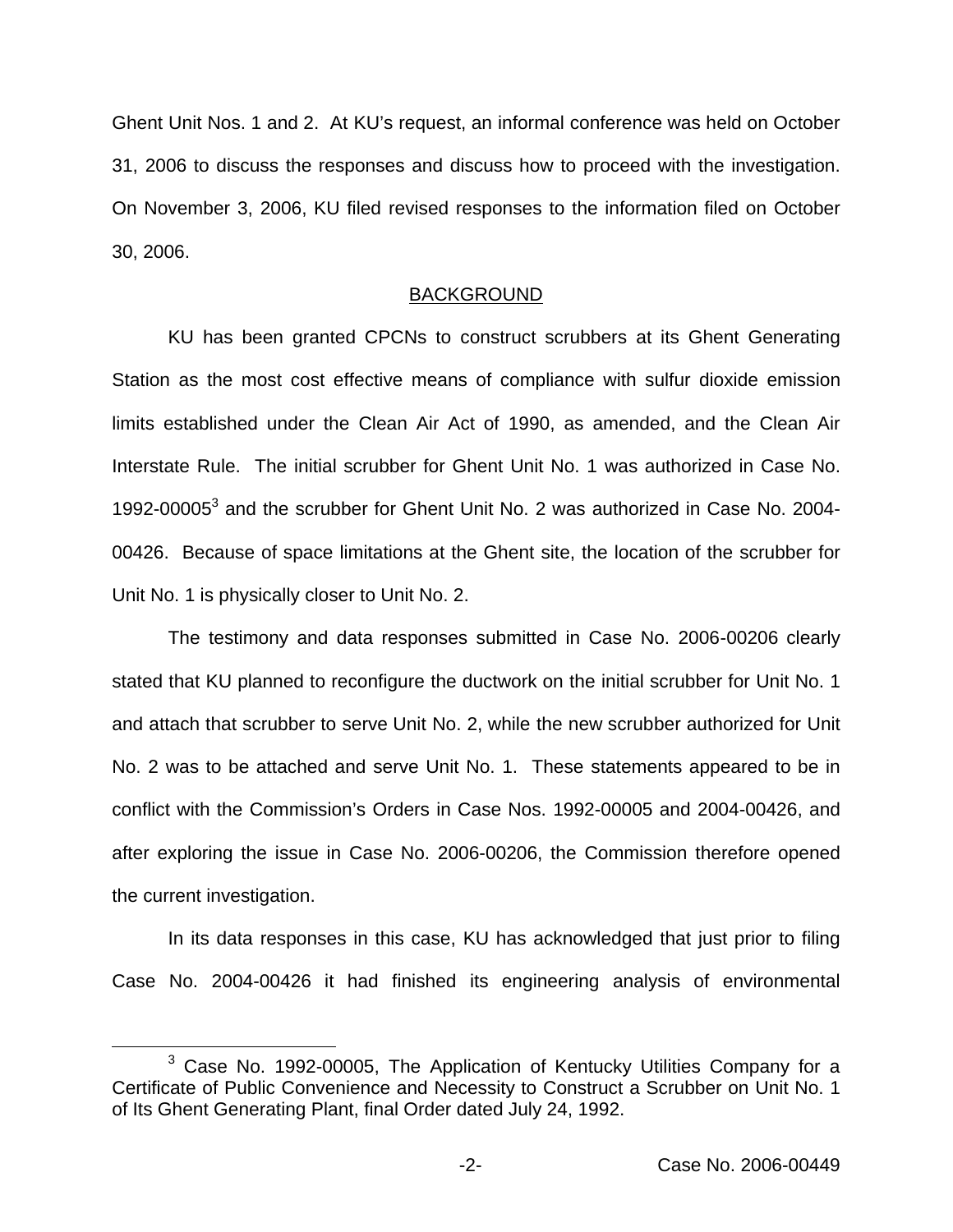compliance options at Ghent and concluded that reconfiguring the ductwork on the initial scrubber for Unit No. 1, resulting in that scrubber being attached and serving Unit No. 2, was the least cost method of compliance. KU stated that this decision did not impact its need to scrub the entire Ghent Generating Station and that it had incorporated the cost savings from this approach into the analysis submitted in support of the CPCN request for scrubbers at Ghent Unit Nos. 2, 3, and 4. However, KU noted that it did not revise or modify its application in Case No. 2004-00426 to reflect the inclusion of the ductwork reconfiguration. In its Statement in Response to the Commission's October 19, 2006 Order, KU said,

At the outset, KU specifically states that it never intended to withhold or obscure disclosure to the Commission of its plans to reconfigure the ductwork currently connecting Ghent Unit No. 1 to Scrubber No. 1. KU did, however, fail to realize the materiality of this issue to the Commission, believing that the reconfiguration of the ductwork in question created efficiencies at a lower cost and was sufficiently minor to obviate the need for explicit Commission approval. This failure to acknowledge the importance of the issue resulted in KU's Application and Testimony filed with the Commission in Case No. 2004-00426 having a less than satisfactory level of detail and clarity.

On November 16, 2006 KU filed Case No. 2006-00493,<sup>4</sup> an application seeking modifications to the CPCNs granted in Case Nos. 1992-00005 and 2004-00426 that would reflect the adoption of the ductwork reconfiguration at Ghent Unit Nos. 1 and 2. In that case, KU requested that the CPCN awarded in Case No. 1992-00005 be prospectively modified to allow the scrubber serving Ghent Unit No. 1 to serve Ghent Unit No. 2. KU also requested that the CPCN awarded in Case No. 2004-00426 be

<sup>4</sup> Case No. 2006-00493, Application of Kentucky Utilities Company to Modify Certain Certificates of Public Convenience and Necessity to Construct Ductwork for Two Flue Gas Desulfurization Units at the Ghent Power Station, final Order dated December 22, 2006.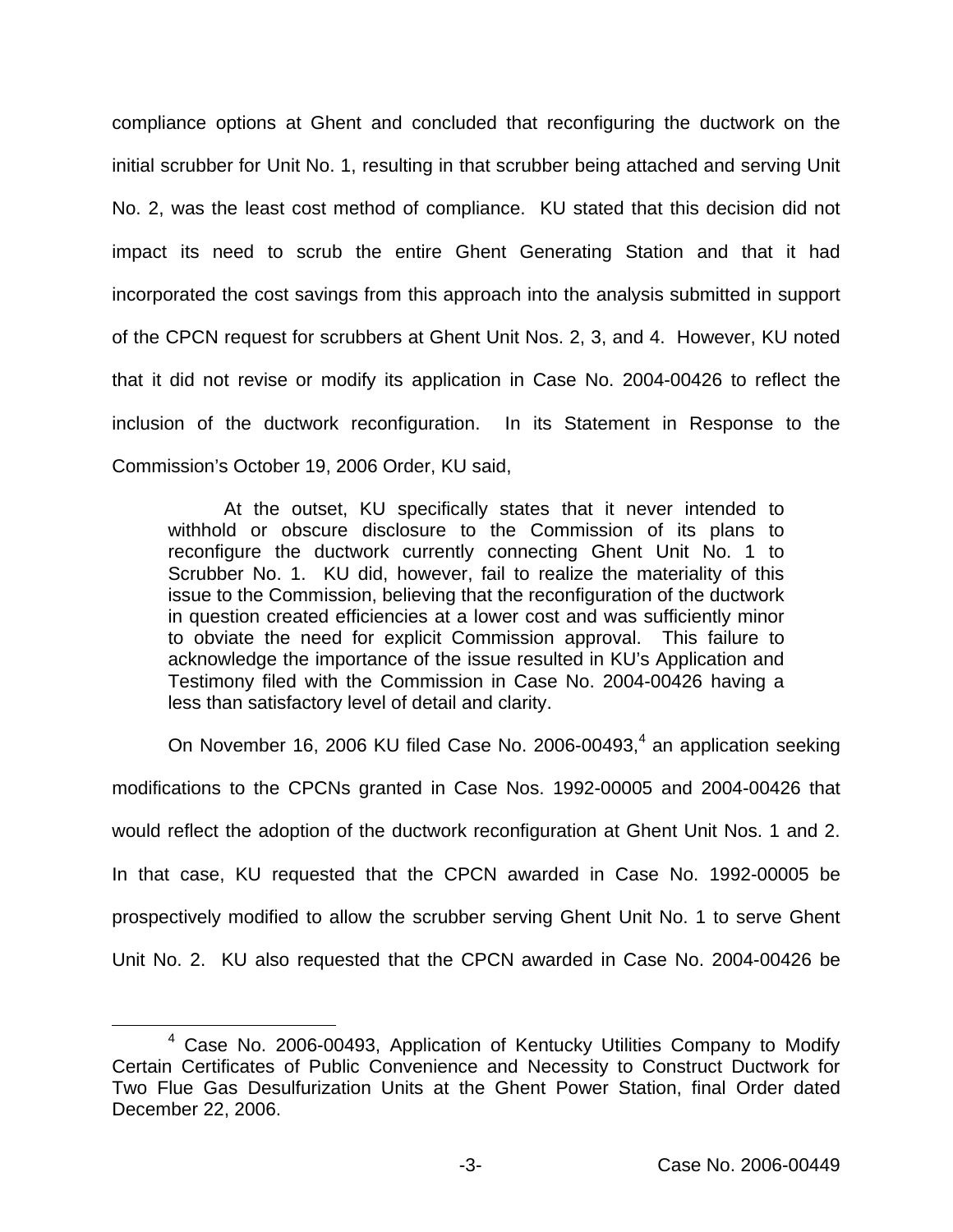prospectively modified to allow the yet to be constructed scrubber that was to serve Ghent Unit No. 2 to serve Ghent Unit No. 1 instead. In its December 22, 2006 Order, the Commission approved KU's request, finding that the record showed that modifying the CPCNs awarded for the construction of the scrubbers at Ghent Unit Nos. 1 and 2 was preferable and less costly than adhering to the conditions of the original CPCNs.

#### **DISCUSSION**

The Commission's examination of a request for a CPCN involves a thorough review of the specific details and plans submitted by the utility in support of the application. When granting a CPCN, the Commission's Orders are specific as to what project it has considered and what construction it authorizes. Thus, when the Commission granted the CPCN in Case No. 2004-00426, it was for the construction of scrubbers at Ghent Unit Nos. 2, 3, and 4 and for Brown Unit Nos. 1 through 3, rather than simply the construction of three scrubbers at the Ghent Generating Station and one scrubber at the Brown Generating Station. Consequently, KU should have known that a change like the ductwork reconfiguration for the scrubbers at Ghent Unit Nos. 1 and 2 would constitute a material issue for the Commission.

In its application, testimony, data responses, and brief in Case No. 2004-00426, KU continued to state it was seeking a CPCN for a scrubber at Ghent Unit No. 2, even though two of its witnesses knew this was not KU's plan for environmental compliance at the Ghent Generating Station. In fact, KU had the obligation to notify the Commission of this or any other change that would impact the projects included in the CPCN application. KU's failure to meet this obligation resulted in the filing of Case No.